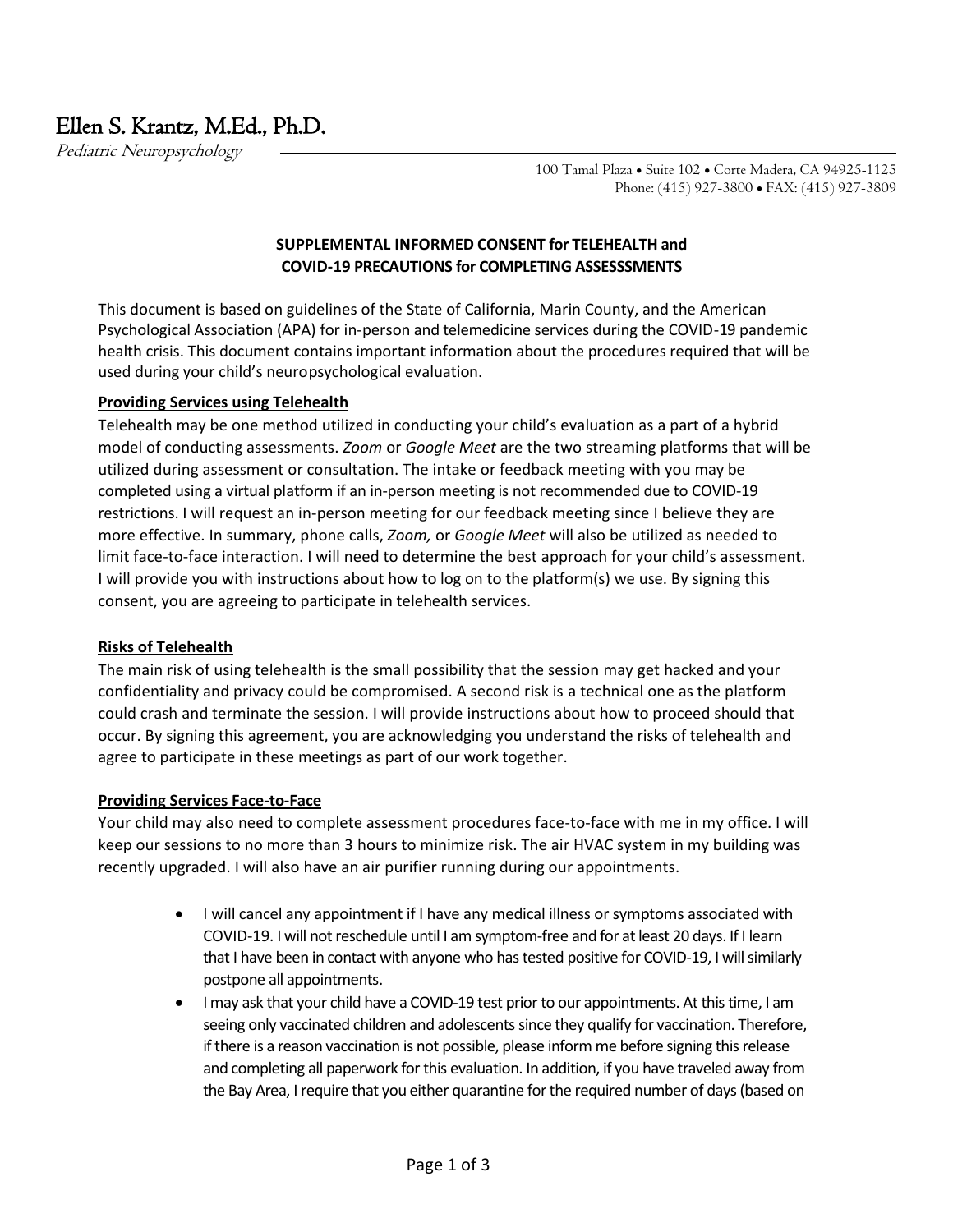current CDC regulations which we will discuss) prior to our appointments and you bring in the results of a lab-based, negative COVID-19 test completed within 72 hours of our first appointment.

- During our conversations, I may ask you to confirm that you and your child are not showing any symptoms of COVID-19 infection. I may also ask you to confirm that no one in your home has tested positive for the virus. Prior to confirming testing appointments, I may also ask you about your family's and your child's individual ongoing social activities (e.g., are they participating in sports activities with masks on; do they spend time ongoing with friends; do they wear masks); this can affect my ability to proceed with in-person testing. We will discuss this during our intake appointment and may also discuss this during subsequent appointments. A day before an appointment, I will ask you to confirm by email or phone if anyone you have visited with or live with has shown symptoms of COVID-19 or have become ill with symptoms of cold, flu etc. I may need to reschedule our appointment(s). Likewise, I will end an appointment at any time if, in my judgment, it is unsafe to continue with our assessment (e.g., your child becomes suddenly ill). I will recommend contacting your physician for medical care.
- Before each session I will disinfect surfaces using antibacterial spray or wipes. I will do this in my waiting room, in my office, and with test materials.
- Because my building has a public restroom, I will also ask your child to use hand sanitizer when the re-enter the office, and at other appropriate points during our interactions (e.g., when they arrive for their appointment). Likewise, I will do the same.
- There may be times when my waiting room is closed. Seating is available in the foyer of the building if you would like to wait, or if you wish to wait in the office suite you can wait in my waiting room. In any case, you will need to wear a mask at all times.
- If you do not want to wear a mask, your appointment will be terminated and you will be charged for a missed appointment. I will provide a mask for your child's use during each appointment. I request that you provide your child with a KN95 mask. If their mask does not fit properly or they do not have one, I will provide a KN95 mask for them to wear. The type of mask used will depend upon the current recommendations of public health officials (e.g., during the Omicron surge KN95 masks are advised). I have masks in multiple sizes.
- I will have hand sanitizer that contains at least 60% alcohol in the waiting room, and in my office. As I will do, I will ask your child to sanitize their hands after they have entered the suite. If you remain in the suite to wait, I will ask the same of you.
- We will greet one another verbally (i.e. no shaking hands or hugs). We will discuss a way to initially meet in person outdoors so we can greet one another while standing at least 8-feet away without our masks on. This will give your child the opportunity to see and meet me in a more personal way. I suggest this approach to facilitate my relationship with your child during this assessment.
- Please ask your child to use the restroom prior to the beginning of our appointment.
- I may use a desk-top sneeze guard made of clear acrylic on the testing table placed between me and your child. The sneeze guard will have a space at the bottom for passing test materials through as needed.